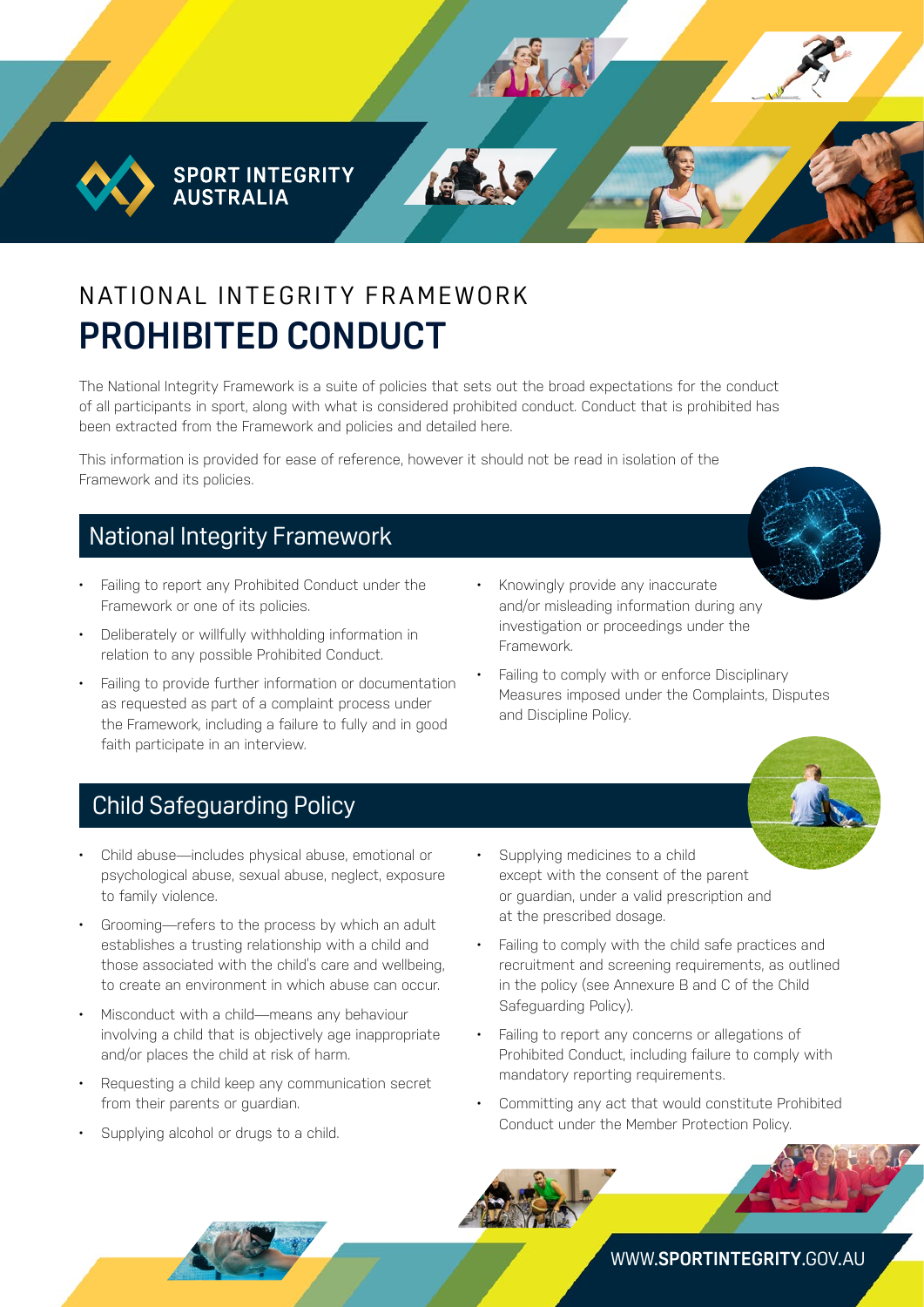# Member Protection Policy

#### **Abuse**

Abuse must be behaviour of a nature and level of seriousness which includes, but is not limited to:

- physical abuse and assault including hitting, slapping, punching, kicking, destroying property, sleep, and food deprivation, forced feeding, unreasonable physical restraint, spitting at another person or biting
- sexual abuse including rape and assault, using sexually degrading insults, forced sex or sexual acts, deliberately causing pain during sex, unwanted touching or exposure to pornography, sexual jokes, using sex to coerce compliance
- emotional abuse such as repeated and intentional embarrassment in public, preventing or excluding someone from participating in sport activities, stalking, humiliation, or intimidation
- verbal abuse such as repeated or severe insults, name calling, criticism, swearing and humiliation, attacks on someone's intelligence, body shaming, or aggressive yelling
- financial abuse such as restricting access to bank accounts, taking control of finances and money, forbidding someone from working, taking someone's pay and not allowing them to access it
- neglect of a person's needs.

#### **Bullying**

Bullying must be behaviour of a nature and level of seriousness which includes, but is not limited to, repeatedly:

- keeping someone out of a group (online or offline)
- acting in an unpleasant way near or towards someone
- giving nasty looks, making rude gestures, calling names, being rude and impolite, constantly negative and teasing
- spreading rumours or lies, or misrepresenting someone (i.e. using their social media account to post messages as if it were them)
- 'fooling around', 'messing about' or other random or supposedly playful conduct that goes too far
- harassing someone based on their race,

sex, religion, gender, or a disability

- intentionally and repeatedly hurting someone physically
- intentionally stalking someone, and
- taking advantage of any power over someone else,

but does not include legitimate and reasonable:

- management action
- management processes
- disciplinary action, or
- allocation of activities in compliance with agreed systems.

#### **Harassment**

Harassment must be behaviour of a nature and level of seriousness which includes, but is not limited to:

- telling insulting jokes about racial groups
- sending explicit or sexually suggestive emails or text messages
- displaying racially offensive or pornographic images or screen savers
- making derogatory comments or taunts about someone's race
- asking intrusive questions about someone's personal life, including his or her sex life
- sexual harassment or any of the above conduct in the workplace by employers, co-workers, and other workplace participants
- any of the above conduct in the workplace, based on or linked to a person's disability or the disability of an associate, and
- offensive behaviour based on race or racial hatred, such as something done in public that offends, insults, or humiliates a person or group of people because of their race, colour or nationality or ethnicity.

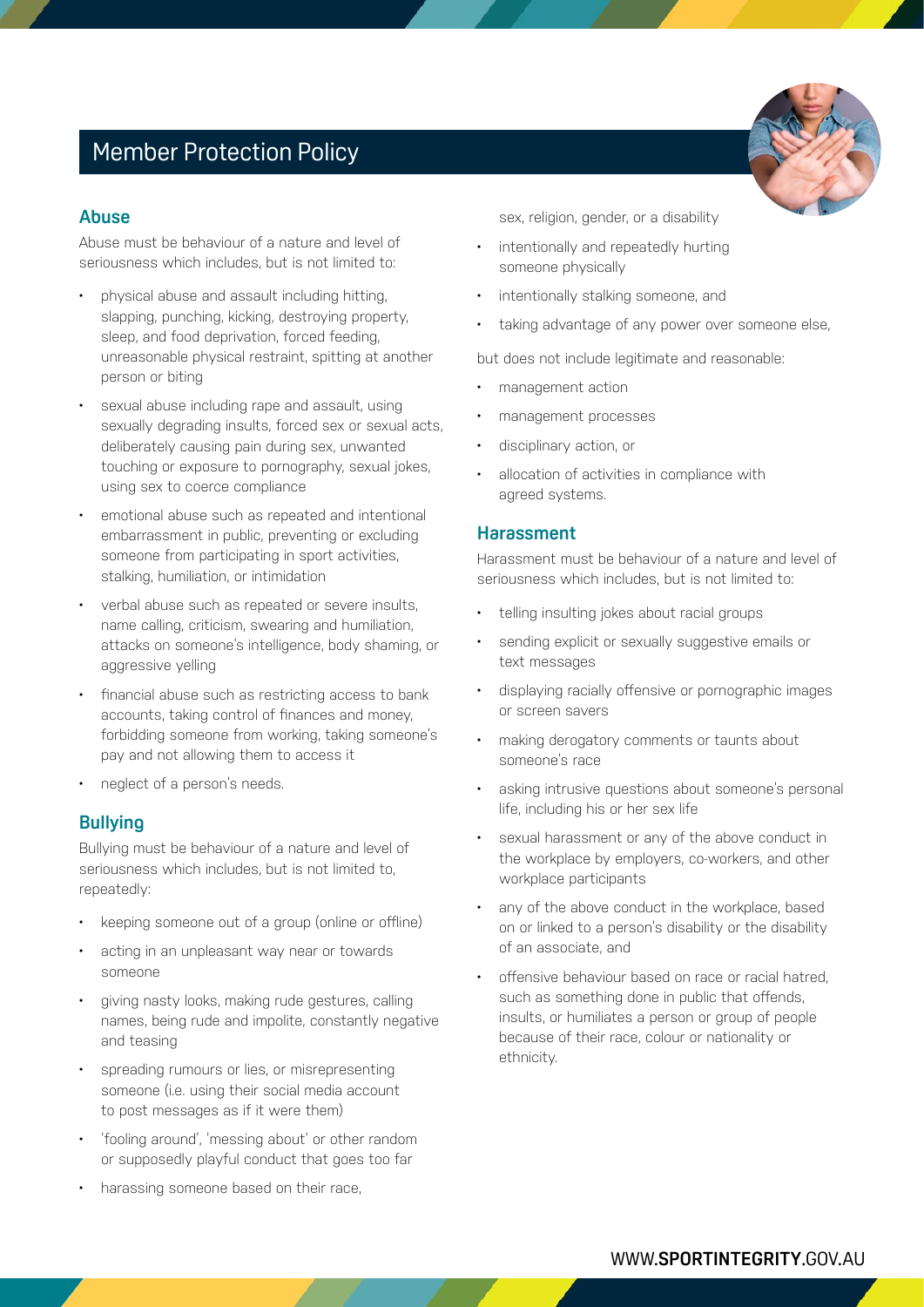#### Member Protection Policy *continued...*

#### **Sexual misconduct**

Sexual Misconduct is behaviour including, but not limited to:

- unwelcome touching
- staring or leering
- suggestive comments or jokes
- showing or sharing sexually explicit images or pictures
- unwanted invitations to go out on dates
- requests for sex
- intrusive questions about a person's private life or body
- unnecessary familiarity, such as deliberately brushing up against a person
- insults or taunts based on sex
- sexually explicit physical contact
- sending sexually explicit or suggestive emails, texts, or other electronic/social media messages
- displaying pornographic images or screen savers
- asking intrusive questions about someone's personal life, including about his or her sex life, and
- criminal offences such as rape, indecent or sexual assault, sexual penetration, or relationship with a child under the age of 16 and possession of child pornography.

#### **Unlawful Discrimination**

Unlawful Discrimination is unfair treatment based on a person's:

- age
- disability
- race, colour, nationality, ethnicity, or migrant status
- sex, pregnancy, marital or relationship status, family responsibilities or breastfeeding, and
- sexual orientation, gender identity or intersex status.

#### **Victimisation**

Victimisation is behaviour including, but not limited to:

- dismissal of an employee/volunteer or disadvantage to their employment/involvement in sport
- alteration of an employee's position or duties to his or her disadvantage
- discrimination between an employee and other employees
- repeated failure to select an individual on merit
- a reduction in future contract value, and
- removal of coaching and other financial and non-financial support.

#### **Vilification**

Vilification is behaviour including, but not limited to:

- speaking about a person's race or religion in a way that could make other people dislike, hate, or ridicule them
- publishing claims that a racial or religious group is involved in serious crimes without any evidence in support
- repeated and serious verbal or physical abuse about the race or religion of another person
- encouraging violence against people who belong to a particular race or religion, or damaging their property, and
- encouraging people to hate a racial or religious group using flyers, stickers, posters, a speech, or publication, or using websites or email.